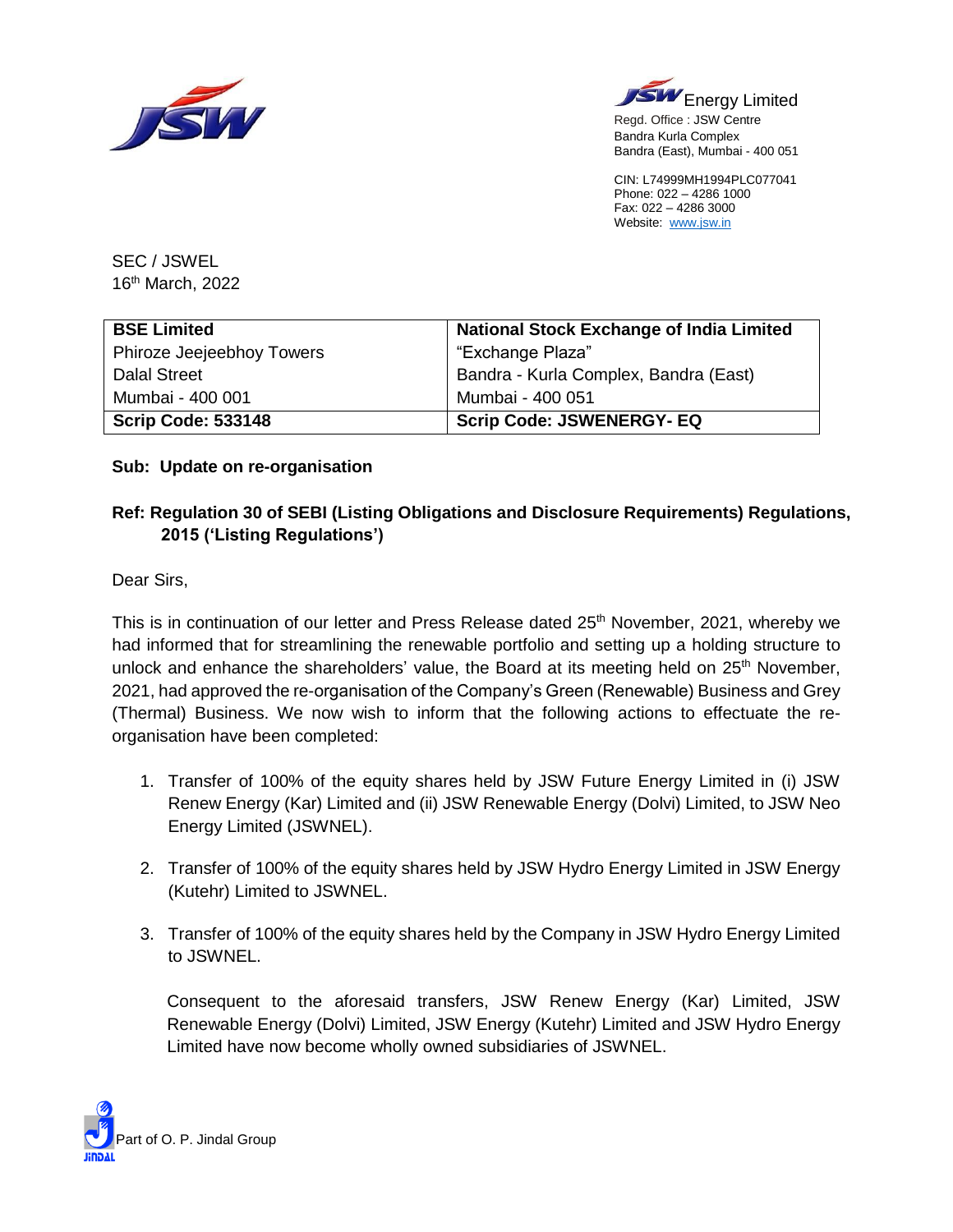4. The Scheme of Amalgamation of JSW Future Energy Limited with JSW Neo Energy Limited has been filed with and is pending before the NCLT.

The details, as required under SEBI (Listing Obligations and Disclosure Requirements) Regulations, 2015 read with SEBI Circular No. CIR/CFD/CMD/4/2015 dated 9<sup>th</sup> September, 2015, are given in Annexure - A to this letter.

Yours faithfully,

**For JSW Energy Limited** 

 $\overline{C}$ ahre



**Monica Chopra Company Secretary and Compliance Officer**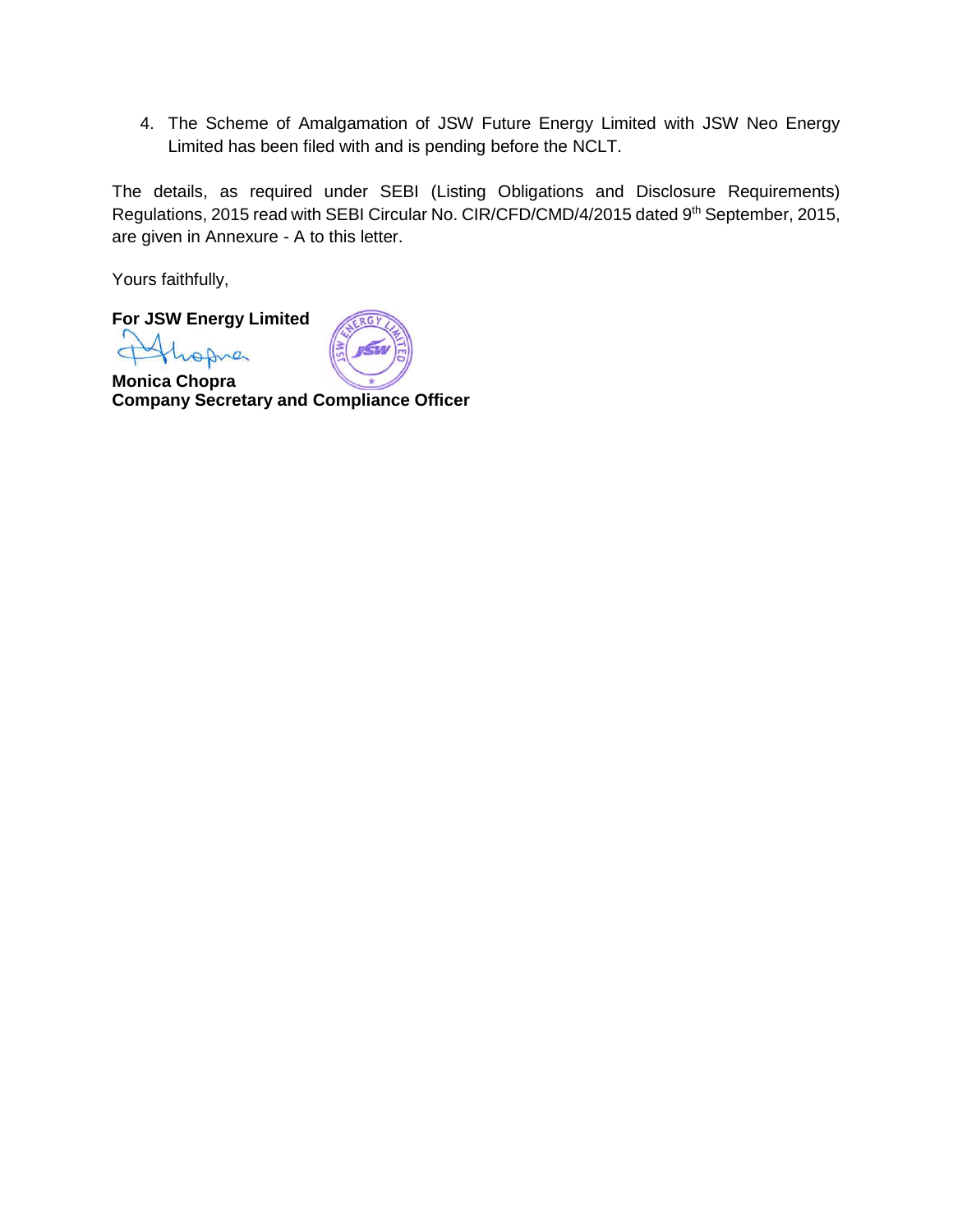## **Disclosure under Schedule III pursuant to Regulation 30 of Securities and Exchange Board of India (Listing Obligations and Disclosure Requirements) Regulations, 2015**

| Sr.            | Material details of events to                                                                                                                                                        | <b>Subsidiaries</b>                                                                         |                                                                  |                                                                                  |                                                                                                   |  |
|----------------|--------------------------------------------------------------------------------------------------------------------------------------------------------------------------------------|---------------------------------------------------------------------------------------------|------------------------------------------------------------------|----------------------------------------------------------------------------------|---------------------------------------------------------------------------------------------------|--|
| No.            | be disclosed                                                                                                                                                                         | <b>JSW Renew Energy</b>                                                                     | <b>JSW Renewable Energy</b>                                      | <b>JSW Energy</b>                                                                | <b>JSW Hydro Energy</b>                                                                           |  |
|                |                                                                                                                                                                                      | (Kar) Limited                                                                               | (Dolvi) Limited                                                  | (Kutehr) Limited                                                                 | Limited                                                                                           |  |
| 1              | the amount and percentage of<br>the turnover or revenue or<br>income and net worth<br>contributed by such unit or<br>division of the listed entity<br>during the last financial year | Total income = Nil<br>$Network = Nil$<br>(The company was<br>incorporated on<br>22/05/2021) | Total income = Nil<br>Networth = ₹ 0.019 crore<br>$(0.000131\%)$ | Total income $=$<br>0.00065 crore (0.00%)<br>Networth = ₹448.68<br>crore (3.09%) | Total income = $\overline{5}$ 1261.47<br>crore (17.62%)<br>Networth = ₹ 1988.56<br>crore (13.71%) |  |
| $\overline{2}$ | date on which the agreement<br>for sale has been entered into                                                                                                                        | 2/12/2021                                                                                   | 2/12/2021                                                        | 2/12/2021                                                                        | 2/12/2021                                                                                         |  |
| 3              | the expected date of<br>completion of sale/disposal*                                                                                                                                 | 3/12/2021                                                                                   | 3/12/2021                                                        | 14/03/2022                                                                       | 15/03/2022                                                                                        |  |
| 4              | consideration received /<br>receivable from such sale /<br>disposal                                                                                                                  | ₹ 1,00,000                                                                                  | ₹ 22,10,00,000                                                   | ₹789,33,06,200                                                                   | ₹ 2046,00,96,000                                                                                  |  |
| 5              | brief details of buyers and<br>whether any of the buyers<br>belong to the promoter/<br>promoter group/group<br>companies. If yes, details<br>thereof                                 | JSW Neo Energy Limited, a wholly owned subsidiary of the Company                            |                                                                  |                                                                                  |                                                                                                   |  |

## **Sale or disposal of unit(s) or division(s) or subsidiary of the listed entity:**

**Annexure A**